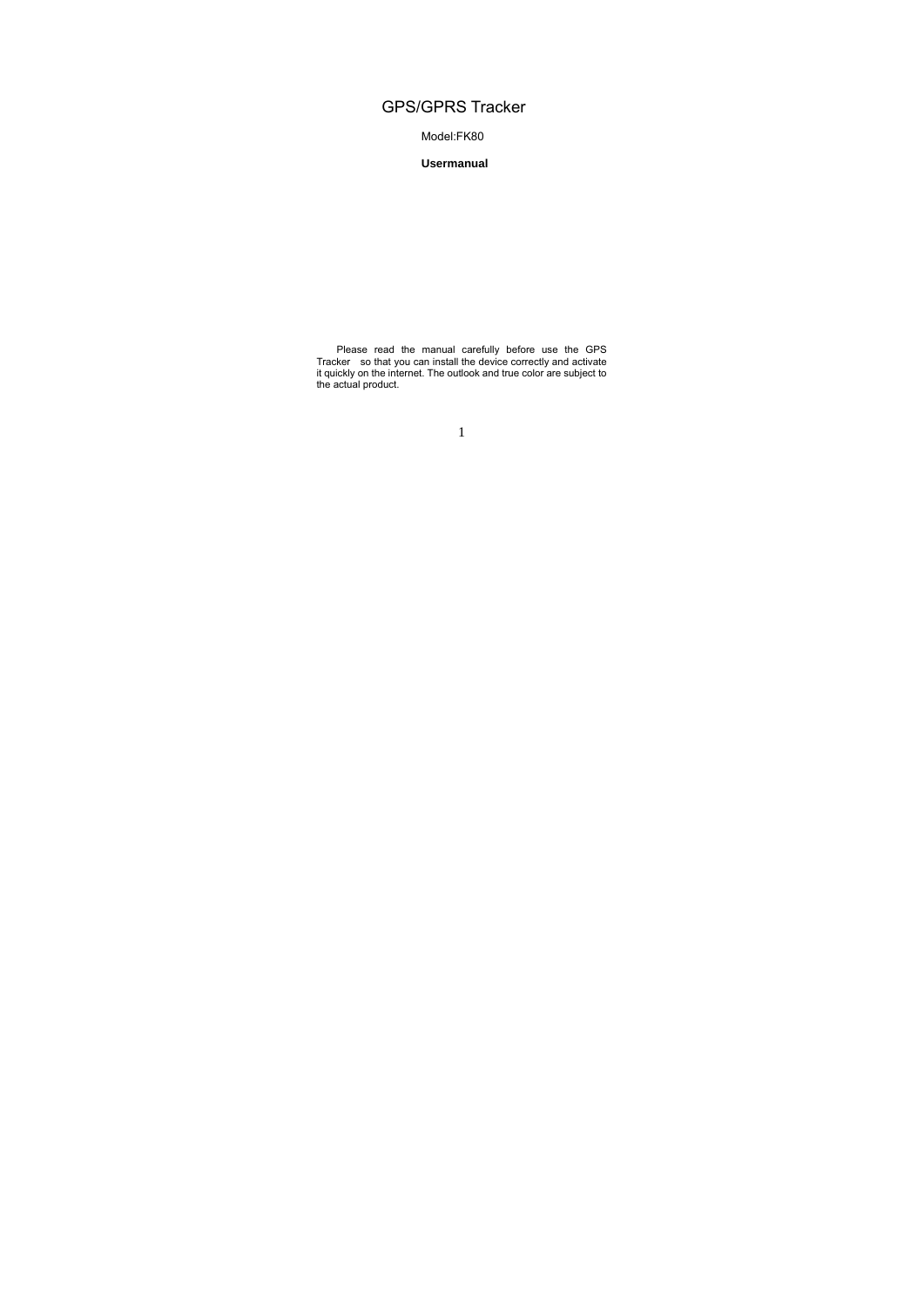### **Acceesories**:

Microphone *Relay* 





- 
- 
- 
- 
- **2. Technical parameter**<br>
1) .GSM: 850900/1800/1900MHz<br>
2) .GPRS: Class12,TCP/IP<br>
3) .Working Voltage: 9-36V DC<br>
4) .Working current:  $\approx$ 22mA (12vDC)<br>
5) .Working current:  $\approx$ 12mA (24vDC)<br>
6) .GPS locating time: Cold st
	-
	-
	-
	- -

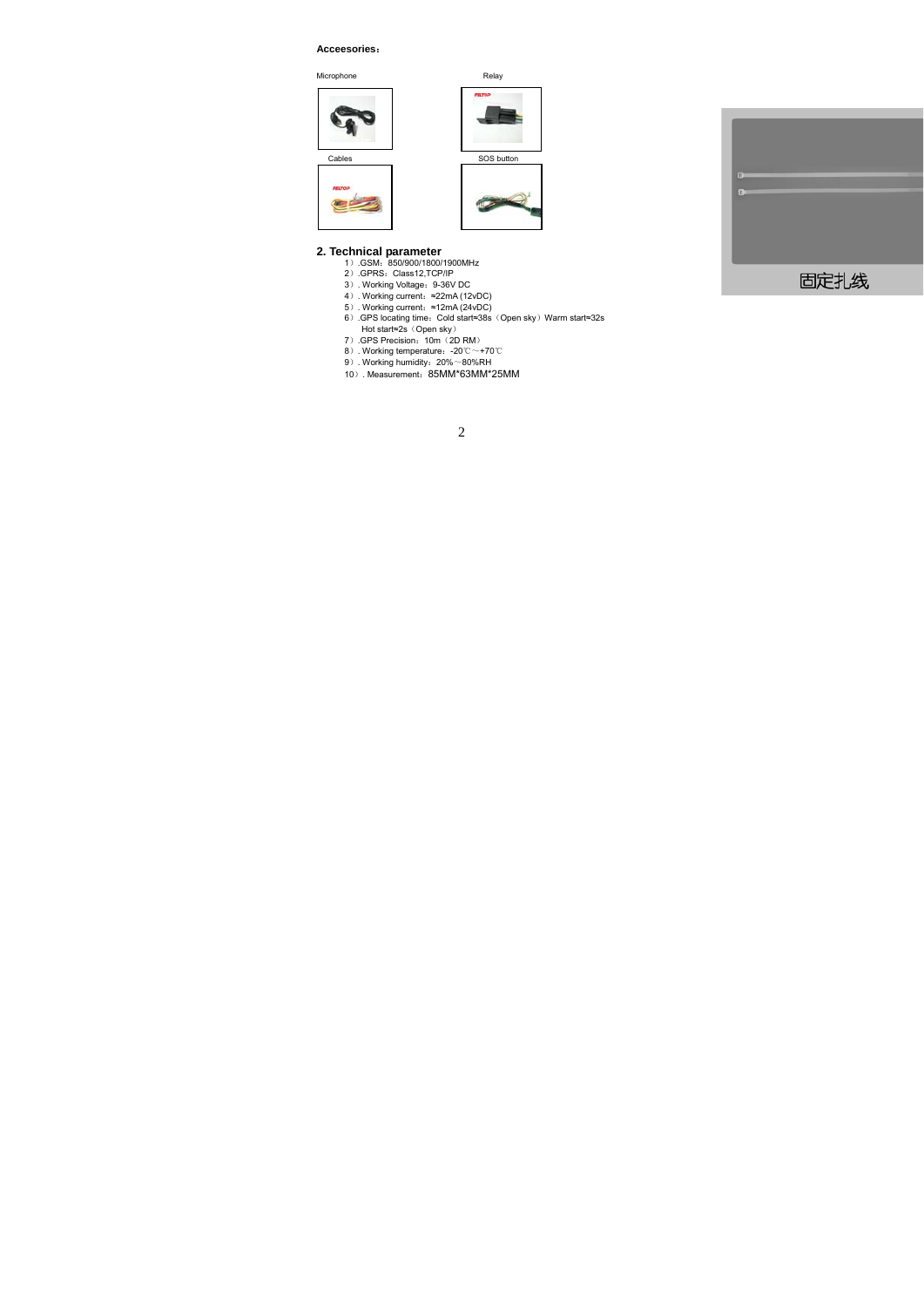# 2.**outlook:**





- 
- 
- **4. Device status indicators**<br> **4.1 The left led(nower/working state)**<br>
Connect DC 9-36V power supply and the red LED will light continuously.<br> **4.2** The yellow green LED(GPS signal state)<br>
GPS not fixed, the yellow green

Power LED: long bright; All LEDS will turn off after 5 minutes. When there is a new call, the LEDs will relight and turn off 5 minutes later.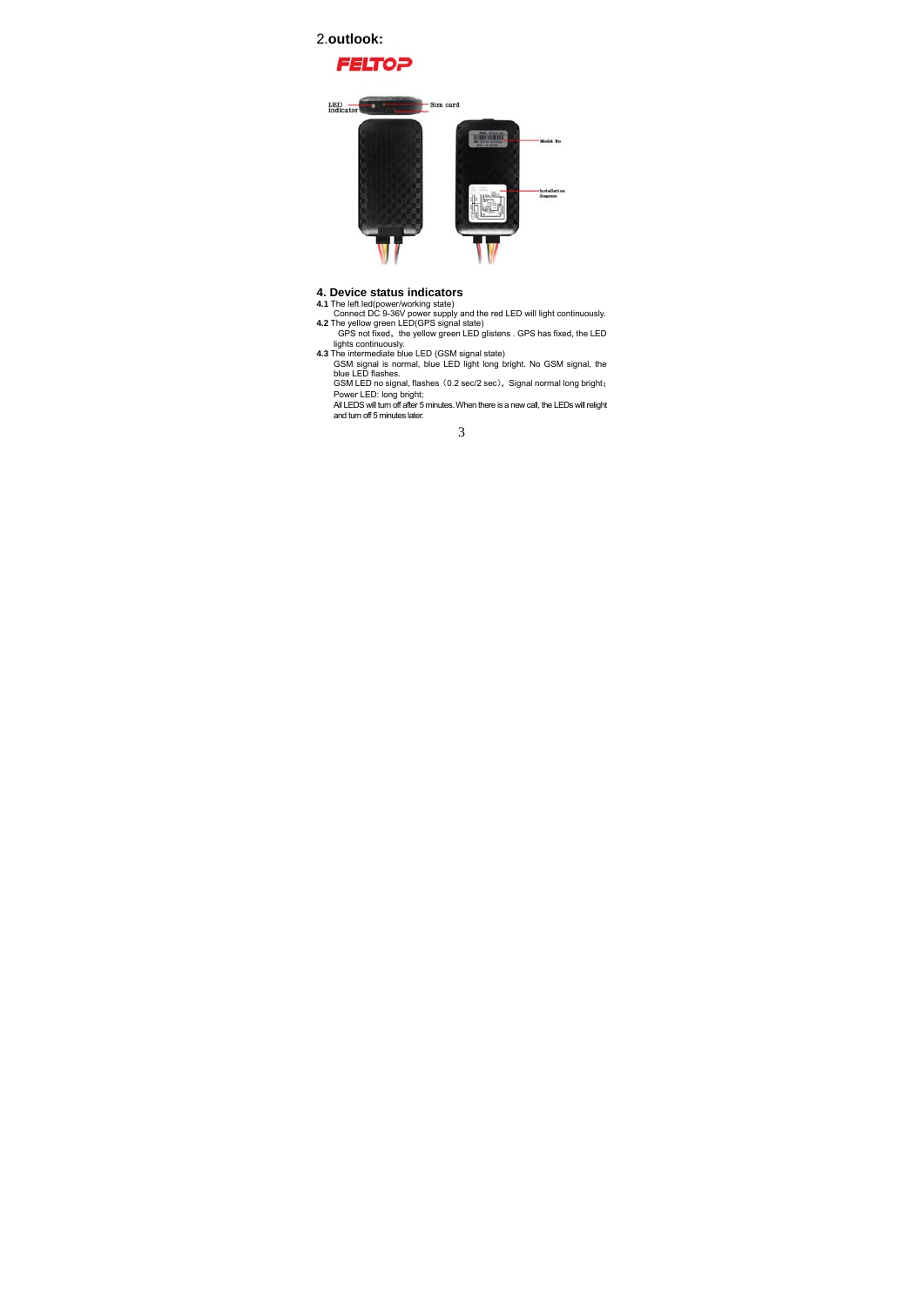### **5. Installation**

- **5.1.** Preparation for the installation<br>**5.1.1** Product Check. Open the packing box and check the device's model and<br>accessories. If the model is wrong or the accessories not complete, please contact the dealer.
- **5.1.2** Choose SIM card. Please insert a SIM card to the device. Please take dealer's advice as reference.
- **5.1.3** SIM card installation. Push out the SIM card holder by press the yellow key. Then insert the SIM card and put back SIM card holder (as follows).



5.1.4 Connect the device to the 9-36V power supply. (the red LED constant glow)<br>5.1.5 Install the device in the hidden place of the car with double-sided adhesive or tie wires:

Note: don't install backwards the terminal GSM card<br>The GSM card must be with GSM function and enough deposit.<br>If your GSM card need input PIN when power on, please referr your phone's<br>user manual and cancel it.

**5.2** Choose the location to instal the device

- The GPS tracker must be installed under professional personnel. Note:
- 1) Please install the device in the hidden place as followings:
- Under the decorative sheet of the front windshield; Arroud the front instrument panel (the skin is non-metallic materials;
- Under the decorative sheet of the back windshield;
- 2) Avoid being placed with signal radiators like reverse sensor 、burglar alarm and other Vehicular communication terminal;
- 3) The device has GSM antenna and GPS antenna inside. Please ensure<br>the receiving side of the device is face up and without metal cover.(GPS<br>signal receiving side is which side has signal<br>indicator light)<br>Note: The metal c
- of GPS signals.,that will result in GPS working abnormal ,then please

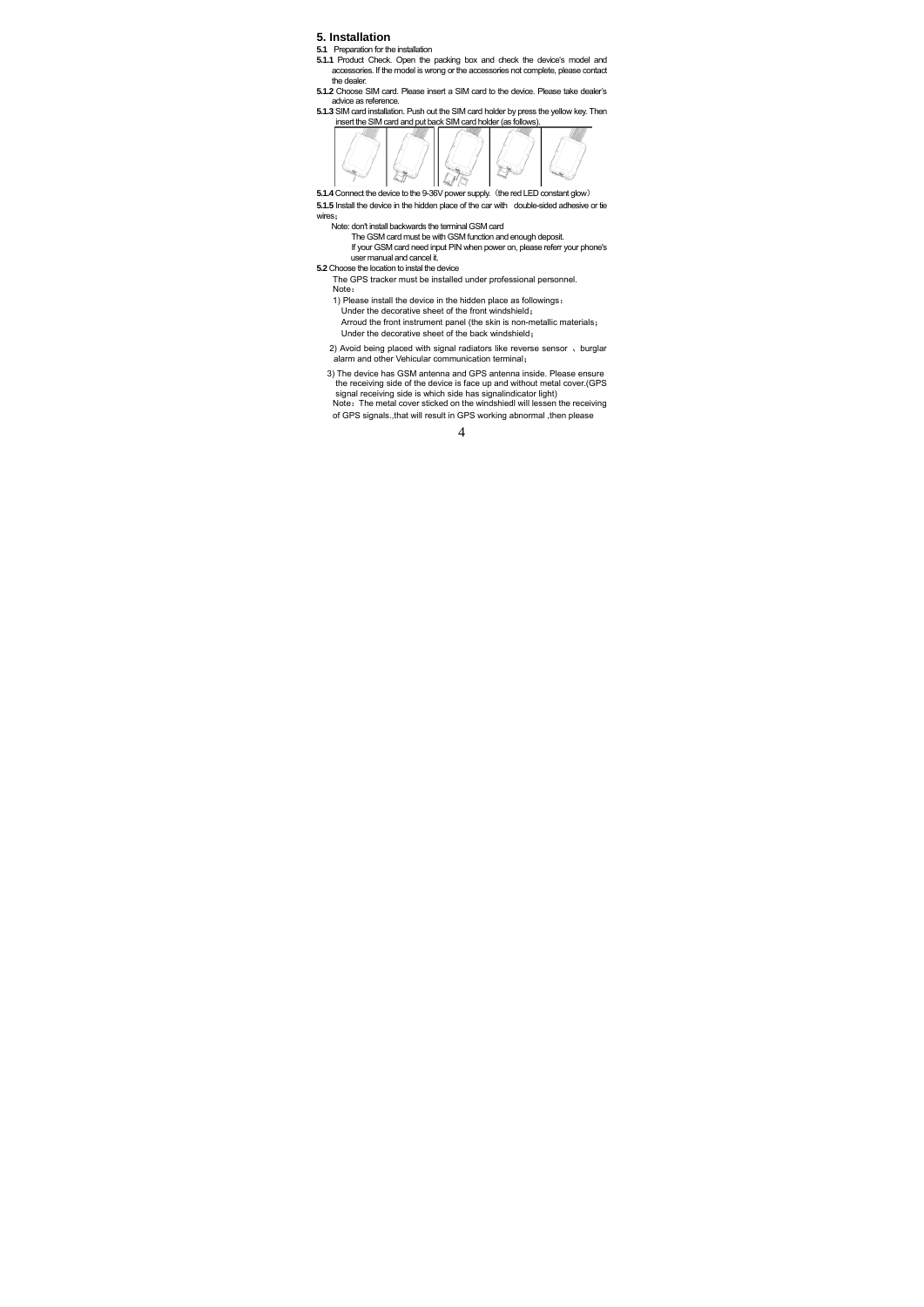change the Installation Location of the device.

- 
- 
- **6. Device wiring requirements**<br> **6.1** The device power supply is DC 9-36V. The red line is positive pole while<br>
the black line is negative pole.<br> **6.2** The negative pole of power supply connects with ground or the metals.
- **6.4** concealed installation,Power Cables use the main power wire supplyed by the original factory (Such as product accessories figure),Series with the infrared FUSE box (2 a FUSE) can have short circuit overcurrent protection.

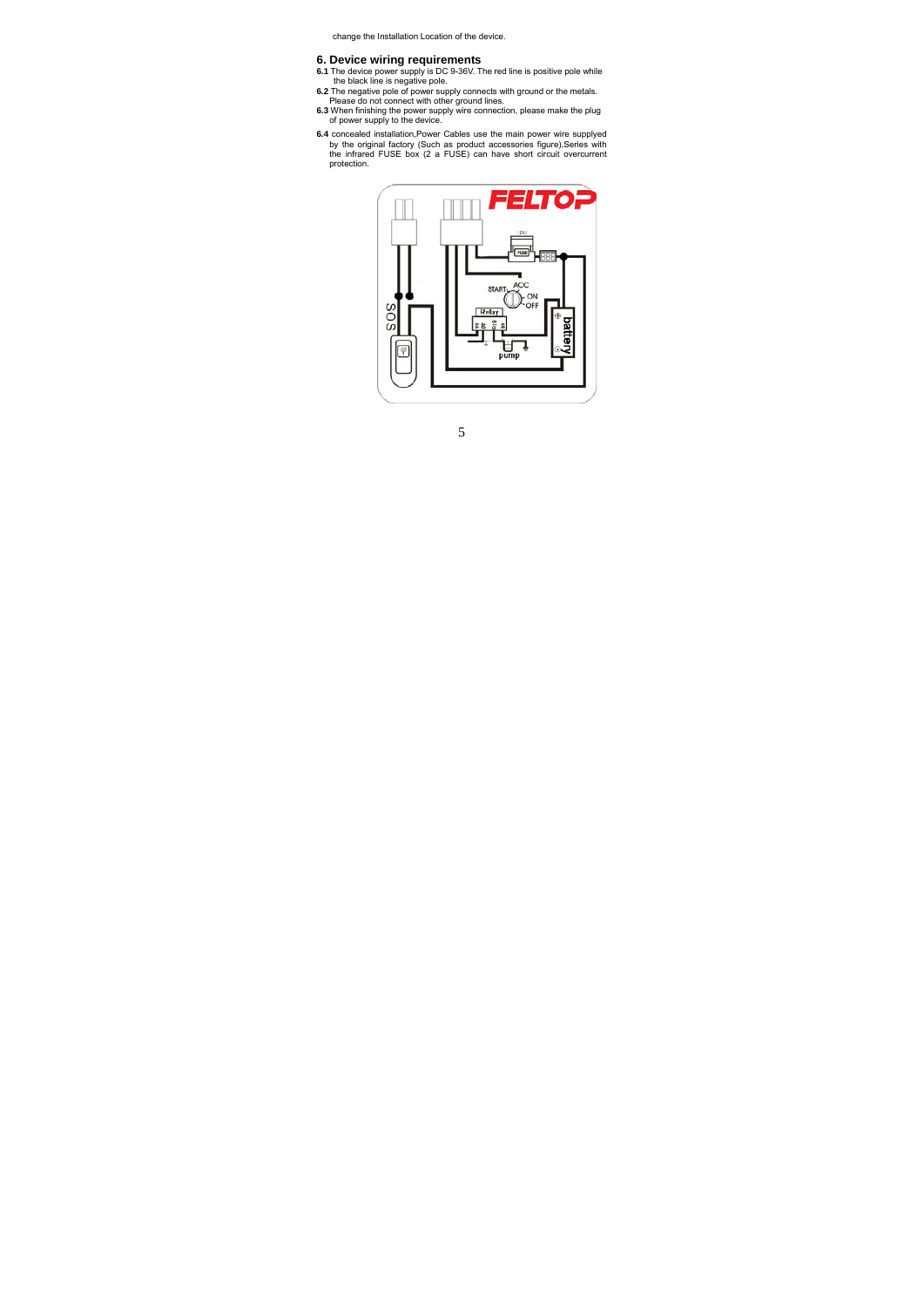# **7. The Device Working**

- **7.1 Power on:** the device will be power on when connecting to the current. Then the three LED indicators will light continuously. The device will upload the data to the online platform (the default interval of uploading data is 10seconds). When the car is in static state for a long time, the device will be in energy saving mode<br>and it will be more smart 、 precise and more accurate trajectory<br>T.2 Power off : Pull off the power plug then power off the device.
- 

## **7.ACC dection**

Used to detect status of acc ignition,on/off

## **8. Sos alarm**

Keep pressed on sos button for more than 2 seconds,gps device will send GPRS alert to platform,and call the sos numbers till the calling is answered.

# **10.Voice monitor**

When voice monitor function is opened,admin or center number can call the gps device,and gps device will be monitored after 5 seconds.

When voice monitor is not opened,when the calling is got through,the gps device will reply to center number with good map link.

## **8. User Settings**

| 1)CENTER          |                    |                         |
|-------------------|--------------------|-------------------------|
| Text<br>command   | Parameter          | Sample                  |
| <b>CENTER Add</b> | CENTER, A, number# | CENTER, A, 13500135000# |
| <b>CENTER Del</b> | CENTER.D#          | CENTER.D#               |
|                   |                    |                         |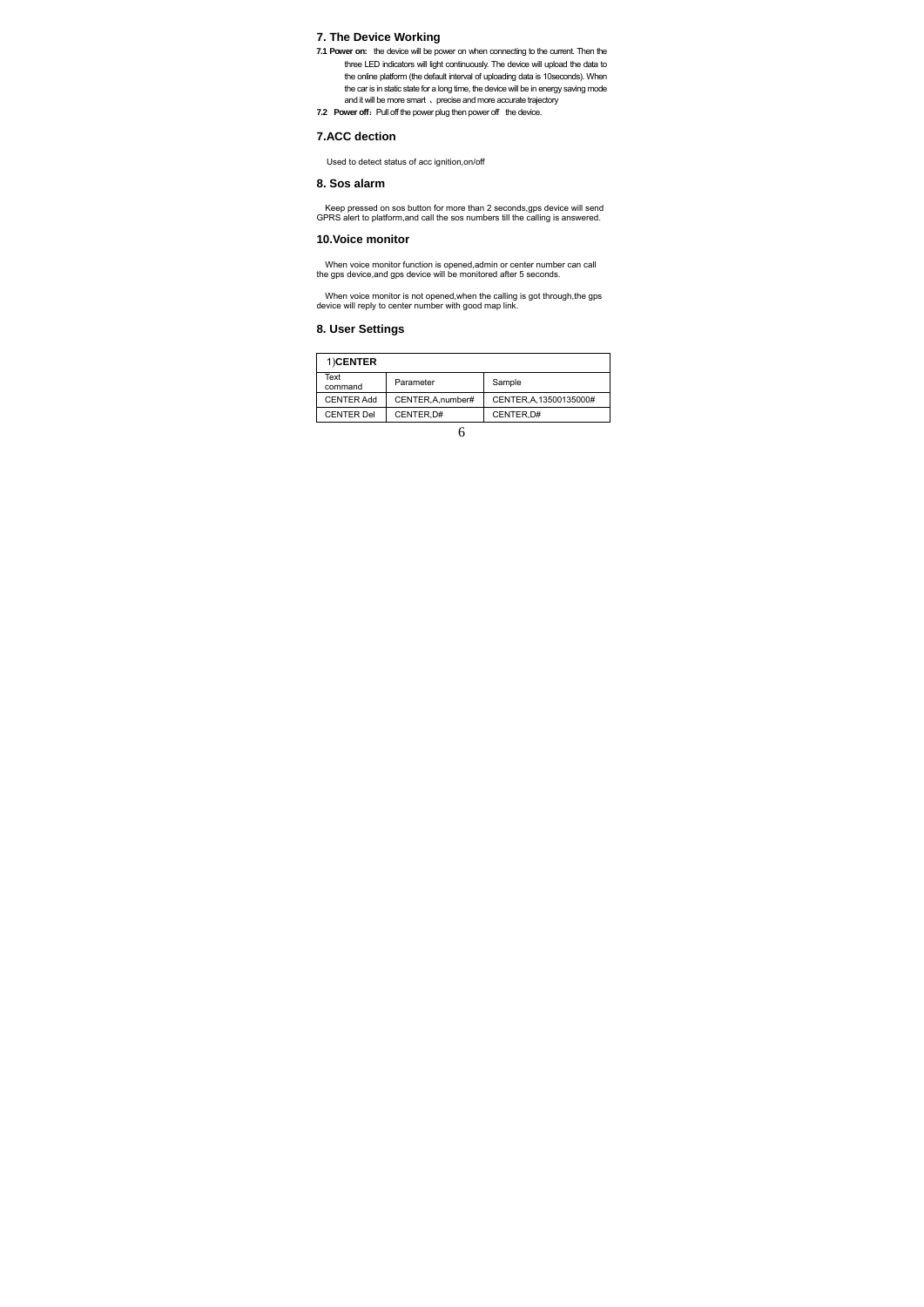| Command<br>Description | 1)Center number can control the oil and power and<br>resume factory settings<br>2) Center number can receive the call and text of<br>vibration alarm and over speeding alarm.<br>3) Only one number can be center number.<br>4) Change center number must resend the command.<br>5)Add new center number by CETNER,A, and delete<br>by CENTER.D |
|------------------------|-------------------------------------------------------------------------------------------------------------------------------------------------------------------------------------------------------------------------------------------------------------------------------------------------------------------------------------------------|
| Command<br>Feedback    | Successful Setting: SET CENTER TEL OK!                                                                                                                                                                                                                                                                                                          |

### **2)SERVER**

| ----------                 |                                                                                                                                                                                                           |                                                                                     |
|----------------------------|-----------------------------------------------------------------------------------------------------------------------------------------------------------------------------------------------------------|-------------------------------------------------------------------------------------|
| Text<br>command            | Parameter                                                                                                                                                                                                 | Sample                                                                              |
| <b>SERVER</b><br>Parameter | SERVER.code.<br>domain/IP,port#                                                                                                                                                                           | <b>SERVER.8520.</b><br>IP:track.feltop.com:8083#<br>SERVER.8520.123.14.139.39.8080# |
| Command<br>Description     | This function changes the server settings, you need to<br>modify the server IP / domain name and port.<br>Port Range: 10 ~ 65535; wherein Password: 8520;<br>Domain: either domain name or an IP address. |                                                                                     |
| Command<br>Feedback        |                                                                                                                                                                                                           | Successful Setting: SET SERVER OK!                                                  |

| 3)APN                   |                                                                                                            |                                                                                         |
|-------------------------|------------------------------------------------------------------------------------------------------------|-----------------------------------------------------------------------------------------|
| Text<br>command         | Parameter                                                                                                  | Sample                                                                                  |
| <b>APN</b><br>Parameter | APN,SSID[,userna<br>me, password]                                                                          | 1: APN.intenet.123.123#<br>2: APN.cmnet#                                                |
| Command<br>Description  | APN differs<br>operators. Users have to comfirm the APN parameter<br>Sample1, and Sample2 for no password. | according to the local<br>telecom<br>For example: APN request password, please refer to |
| Command<br>Feedback     | Successful Setting: SET APN OK!                                                                            |                                                                                         |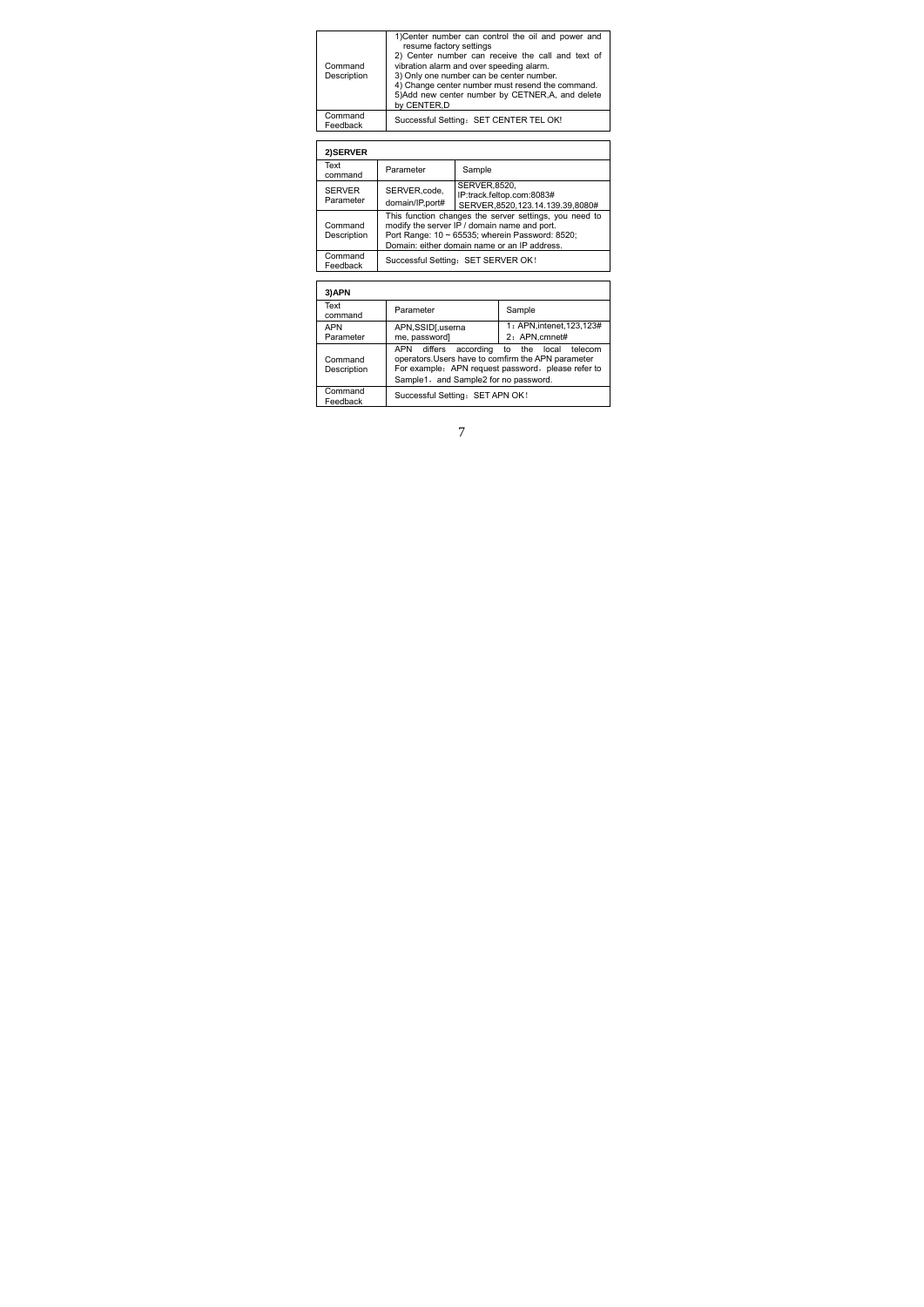| 4)LANG                 |                                                                                                                                                           |                          |
|------------------------|-----------------------------------------------------------------------------------------------------------------------------------------------------------|--------------------------|
| Text<br>command        | Parameter                                                                                                                                                 | Sample                   |
| LANG<br>Parameter      | LANG.1#<br>LANG.0#                                                                                                                                        | 1: CHINESE<br>0: ENGLISH |
| Command<br>Description | When check the location, it will reply the Chinese<br>location in Chinese language setting; while reply the<br>URL link when in English language setting. |                          |
| Command<br>Feedback    | Successful Setting: SET LANG OK!                                                                                                                          |                          |

| 5)123                  |                                                                                                                                                           |           |
|------------------------|-----------------------------------------------------------------------------------------------------------------------------------------------------------|-----------|
| Text<br>command        | Parameter                                                                                                                                                 | Sample    |
| 123                    | 123#                                                                                                                                                      | 123#      |
| <b>POSITION</b>        | POSITION#                                                                                                                                                 | POSITION# |
| Command<br>Description | Check the current location                                                                                                                                |           |
| Command<br>Feedback    | When check the location, it will reply the Chinese<br>location in Chinese language setting; while reply the<br>URL link when in English language setting. |           |
|                        |                                                                                                                                                           |           |

| 6)WHERE                |                                 |                                                        |
|------------------------|---------------------------------|--------------------------------------------------------|
| Text<br>command        | Parameter                       | Sample                                                 |
| <b>WHERE</b>           | WHERE#                          | WHERE#                                                 |
| Command<br>Description | other information of the device | Check the current longitude and altitude time and      |
| Command<br>Feedback    | and IMEL.                       | Reply with current longitude and altitude, time, speed |
|                        |                                 |                                                        |
|                        |                                 |                                                        |

| 7)URL |           |        |
|-------|-----------|--------|
| Text  | Parameter | Sample |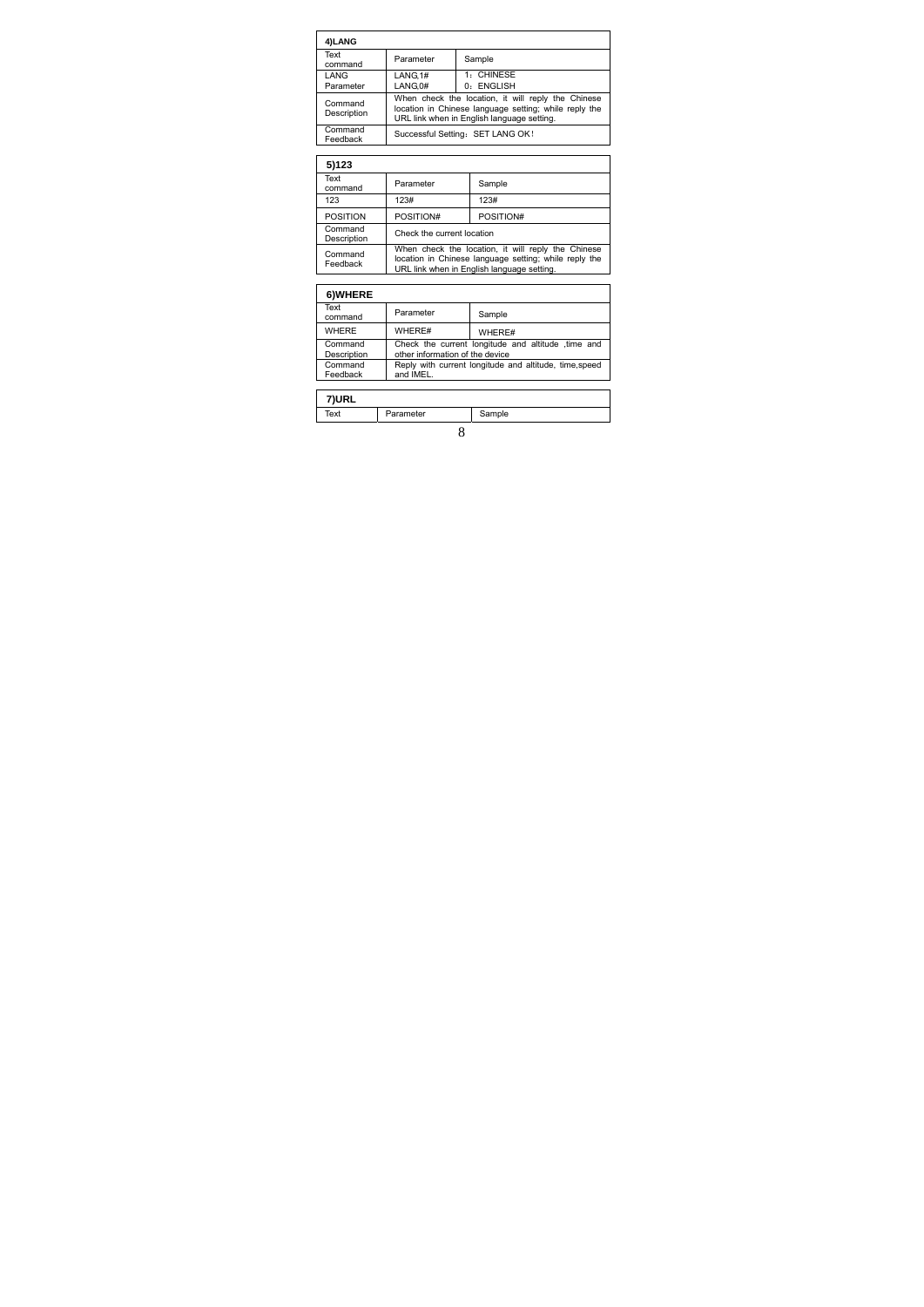| command                    |                                                                                                                                                                                                               |                                                                                            |                                                     |  |
|----------------------------|---------------------------------------------------------------------------------------------------------------------------------------------------------------------------------------------------------------|--------------------------------------------------------------------------------------------|-----------------------------------------------------|--|
| <b>WHERE</b>               | URL#                                                                                                                                                                                                          | URL#                                                                                       |                                                     |  |
| Command<br>Description     |                                                                                                                                                                                                               | Check the location link of Google map                                                      |                                                     |  |
| Command<br>Feedback        | <datetime:12-07-05 13:21:30=""></datetime:12-07-05>                                                                                                                                                           |                                                                                            | http://maps.google.com/maps?q=N22.540885,E113.95265 |  |
|                            |                                                                                                                                                                                                               |                                                                                            |                                                     |  |
| 8)TIMER                    |                                                                                                                                                                                                               |                                                                                            |                                                     |  |
| Text<br>command            | Parameter                                                                                                                                                                                                     | Sample                                                                                     |                                                     |  |
| <b>TIMEER</b><br>Parameter |                                                                                                                                                                                                               | <b>TIMER.30#</b><br>TIMER, uploading interval#                                             |                                                     |  |
| Command<br>Description     |                                                                                                                                                                                                               | Time scope: 10~60 seconds: 10~60 means time<br>interval: the default value is 10s seconds! |                                                     |  |
| Command<br>Feedback        |                                                                                                                                                                                                               | Successful Setting: SET TIMER OK!                                                          |                                                     |  |
|                            |                                                                                                                                                                                                               |                                                                                            |                                                     |  |
| 9)RELAY                    |                                                                                                                                                                                                               |                                                                                            |                                                     |  |
| Text<br>command            | Parameter                                                                                                                                                                                                     | Sample                                                                                     |                                                     |  |
| Parameter1                 | RELAY.1#                                                                                                                                                                                                      | RELAY.1#<br>cut off oil and power                                                          |                                                     |  |
| Parameter <sub>2</sub>     | RELAY.0#                                                                                                                                                                                                      | RELAY, 0#                                                                                  | recover oil and power                               |  |
|                            | 1)RELAY control the start and closeness of the relay, in<br>order to control the circle<br>2) Only the center number can operate.<br>0 V die staatse sektore offisier in die bestieden die stelle van die bes |                                                                                            |                                                     |  |

2) Only the center number can operate.<br>3) the device only cut of the oil circuit on the condition<br>of the driving speed below 20KM/H and in Positioning<br>state.<br>4) if it currently do not meet the condition, the device will<br>4)

Command<br>Feedback Successful Setting: Relayed enable OK!

Command Description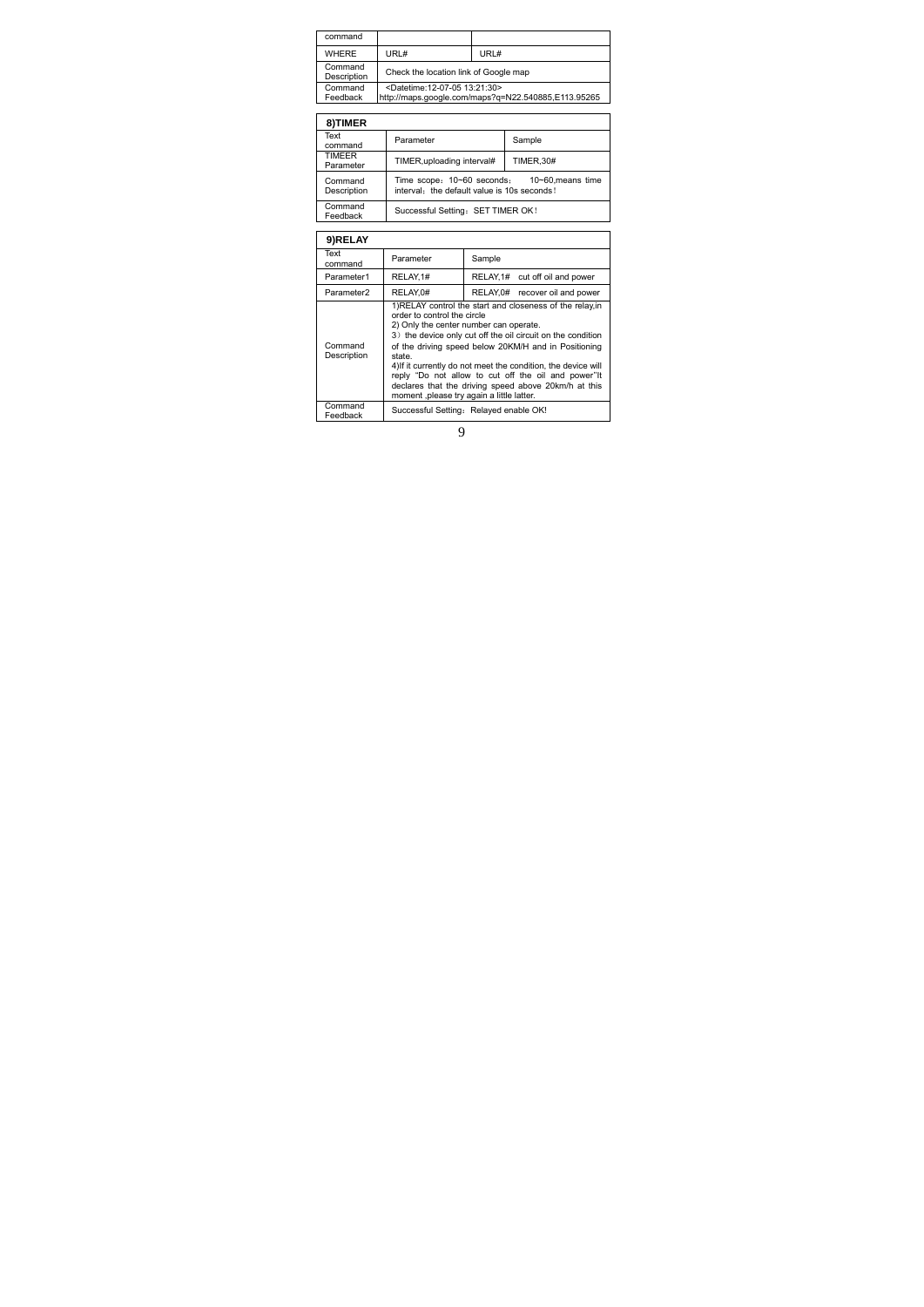| <b>10) VIBRATION</b>          |                                                                                                                                                                                                                                                                                                                 |                                      |
|-------------------------------|-----------------------------------------------------------------------------------------------------------------------------------------------------------------------------------------------------------------------------------------------------------------------------------------------------------------|--------------------------------------|
| Text<br>command               | Parameter                                                                                                                                                                                                                                                                                                       | Sample                               |
| <b>VIBRATION</b><br>Parameter | VIBRATION, alarming<br>level[,alarming way]#                                                                                                                                                                                                                                                                    | 1) VIBRATION.2.3#<br>2) VIBRATION.2# |
| Command<br>Description        | Set vibration alarm Alarm levels is from 0 to 5, the<br>lower level the more sensitive and o is close. Alarming<br>ways: 1, calling 2, texting, 3 calling and texting.<br>Default :1.calling ;you don't have to chose the alarming<br>way such as sample 2;<br>Must set the center number and receiving number. |                                      |
| Command<br>Feedback           | Successful reply: SET VIBRATION OK!                                                                                                                                                                                                                                                                             |                                      |

| <b>11)SPEEDING</b>     |                                                                                                                                                                                                                                                               |                                           |
|------------------------|---------------------------------------------------------------------------------------------------------------------------------------------------------------------------------------------------------------------------------------------------------------|-------------------------------------------|
| Text<br>command        | Parameter                                                                                                                                                                                                                                                     | Sample                                    |
| Parameter              | SPEEDING, speed [alarming]<br>way]#                                                                                                                                                                                                                           | 1) SPEEDING, 120, 3#<br>2) SPEEDING, 120# |
| Command<br>Description | The speed scope is form 60-220, if the speed is not in<br>this scope, the alarm is off. eq. SPEEDING, 0#<br>Alarming ways: 1, calling 2, texting, 3 calling and<br>texting. Default :1.calling :you don't have to chose the<br>alarming way such as sample 2: |                                           |
| Command<br>Feedback    | Successful Setting: SET SPEEDING OK!                                                                                                                                                                                                                          |                                           |

| 12)RESET     |           |        |
|--------------|-----------|--------|
| Text command | Parameter | Sample |
| <b>RESET</b> | RESET#    | RESET# |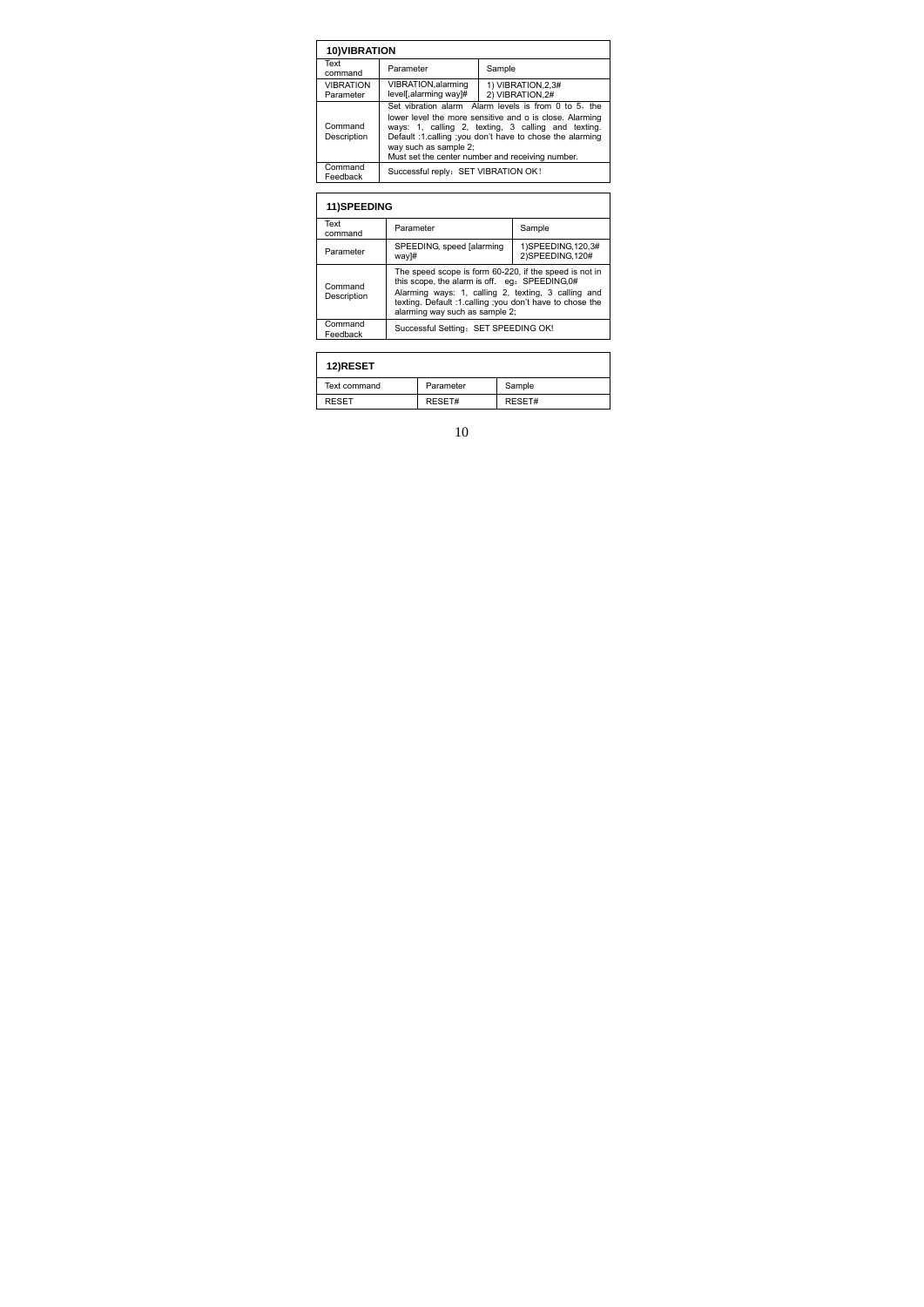| Command Description Reset the device |                                                |
|--------------------------------------|------------------------------------------------|
|                                      | Command Feedback Successful Setting: RESET OK! |

| 13) PARAM              |                                                                                       |                                                        |  |  |
|------------------------|---------------------------------------------------------------------------------------|--------------------------------------------------------|--|--|
| Text<br>command        | Parameter                                                                             | Sample                                                 |  |  |
| <b>PARAM</b>           | PARAM#                                                                                | PARAM#                                                 |  |  |
| Command<br>Description | The command is to check the settings and the default<br>parameter.                    |                                                        |  |  |
| Command<br>Feedback    | IMEI:351190012535936<br>APN:cmnet<br>IP:www.gps0123.com:8841<br>CENTER: center number | device IMEI<br>operator GPRS node<br>sever IP and port |  |  |
|                        | <b>UPLOADING TIME:15S</b><br>LANG:Chinese                                             | moving uploading interval<br>language(CN/EN)           |  |  |
|                        | GMT: time zone (E/W8)                                                                 | time zone(E/W 0~12)                                    |  |  |

| <b>14)STATUS</b>       |                                                                      |         |  |
|------------------------|----------------------------------------------------------------------|---------|--|
| Text<br>command        | Parameter                                                            | Sample  |  |
| <b>STATUS</b>          | STATUS#                                                              | STATUS# |  |
| Command<br>Description | The command is designed for checking the device's<br>working status. |         |  |

| 1<br>1 |  |
|--------|--|
|        |  |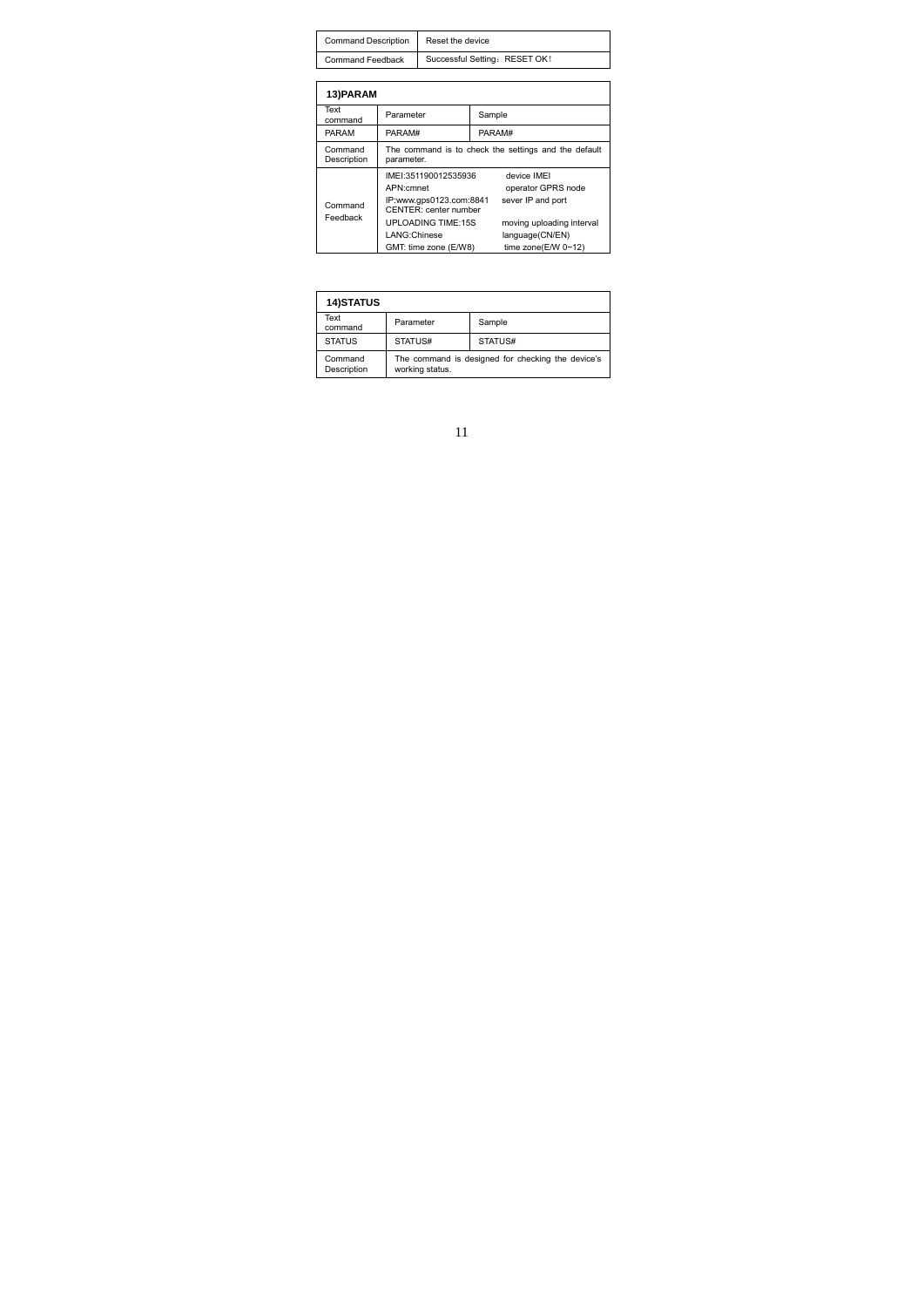

Note:A comma in command must be a comma in English, can't use Chinese comma, in the middle can also use # to separate, instead of a comma

### **9. Trouble shooting**

**9.1** The device is not online or offline on the web platform 9.1.1 First, please check whether the three indicator is nomal or not , if there's<br>no condion for observe, Please use the cell phone to call the terminal SIM<br>card number, according to the reminding tone to determine the st terminal.

• If not connected, Indicating that the terminal temporarily can not connect or<br>the GSM signals cannot reach your location<br>Terminal area may not becovered by the GSM signal or weak signal in<br>the basement and other places,

shut down ● If reminding the device SIM card is out of deposit, please recharge it.If you can connect to the device when calling, and hear a beep. Du, du. noise the SIM card is installed correctly and has deposited and please check with your operator for GPRS function. You also can check by searching the intern

• If the terminal is not connected and reminding shutdown<br>At this moment must recall vehicles to check the working status of the<br>terminal, the processing steps are as follows:<br>a) Check whether the red power indicator is lo